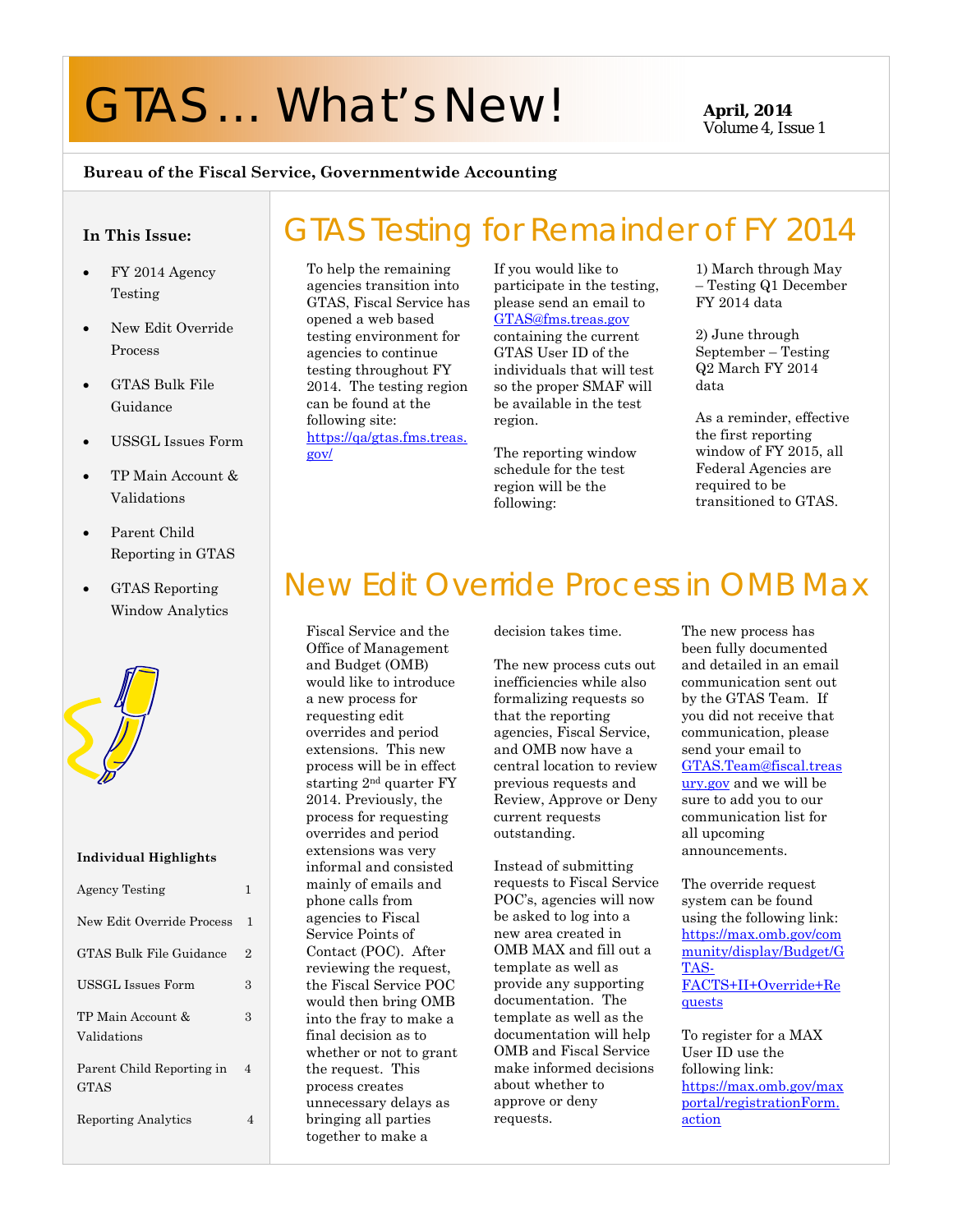

**Have Technical Questions or Need Help in GTAS? Contact the Treasury Support Center at:** 

**Phone: 1-877-440-9476 Email: gtas@stls.frb.org** 

**For GTAS inquiries regarding accounting guidance and/or edit and validation issues, please contact the Fiscal Service Accountant assigned to your agency using the following list: http://www.fms.treas.go**

**v/gtas/contacts.html**

**For USSGL Guidance, please visit the following web page at: http://www.fms.treas.go v/ussgl/index.html**

### GTAS Bulk File Guidance

#### **What can I do to best ensure that my ATB file is successfully processed the first time?**

First, ensure your Adjusted Trial Balance (ATB) file is in the standard bulk file format. See http://fms.treas.gov/gtas/bulk-file.html for additional information.

If you would like to submit a bulk file with a number of TAS's, it is best to group each TAS together by the TAS Components (Allocation Transfer Agency Identifier, Agency Identifier, Beginning Period of Availability, Ending Period of Availability, Availability Type Code, Main Account Code and Sub Account Code) on your file.

#### **How can I tell if my ATB file has been successfully processed?**

You can check the *My ATB Status* page to identify whether your file has been processed or not. If your TAS is still processing, it will be on the *Not Submitted* tab. Furthermore, if TAS's from your bulk file are still in processing, the system will display a message in *My ATB Status* outlines in red stating, "One or more of your assigned TAS are being processed." You can then click on the View Details link in order to see the TAS that are still processing. Once the TAS has processed successfully, it will drop off from the "TAS in Progress" area. If the TAS has completed processing, the TAS will land on the *Failed Validations, Failed Edits, or Passed Required Edits* tabs. The Upload Date and User ID fields will be populated with the date the bulk file was uploaded and the User ID of the Preparer. You can also search by TAS to view the Submission Status.

If you do not see your TAS, or if your TAS is still on the *Not Submitted* tab, it is likely that your ATB file is still processing. Check back periodically for an updated upload status, and resubmit the following day if you still do not see your TAS.

#### **What do I need to know about resubmitting my ATB file?**

If you are resubmitting your ATB file, resubmit for each TAS. If your TAS is already certified and you resubmit, it will no longer be in a certified status, and you will need to re-certify.

#### **When is the deadline for submitting my ATB files and certifying my TAS?**

The window opens on Friday, April 4th at 8am ET and will close on Thursday, April 17th 2014 at 2pm ET. You may also refer to the FY 2014 GTAS Reporting Window Schedule at http://www.fms.treas.gov/gtas/reporting\_schedule.html.

#### **Should I submit for all of my TAS's?**

 TAS's. C-TAS's are not required for reporting purposes and the GTAS system has not You should submit for most of your TAS's. At this time, there is no need to submit Cbeen enhanced to handle them all properly.

#### **What to keep in mind when running my SF133 report?**

Please be aware that currently in GTAS, the SF 133 is a quarterly report (Periods 03, 06, 09, and 12). What this means is that you will only see data on the report for quarterly reporting information. We have discussed the importance in making a change to allow the SF 133 to run on a monthly basis and look forward to making that available in the future.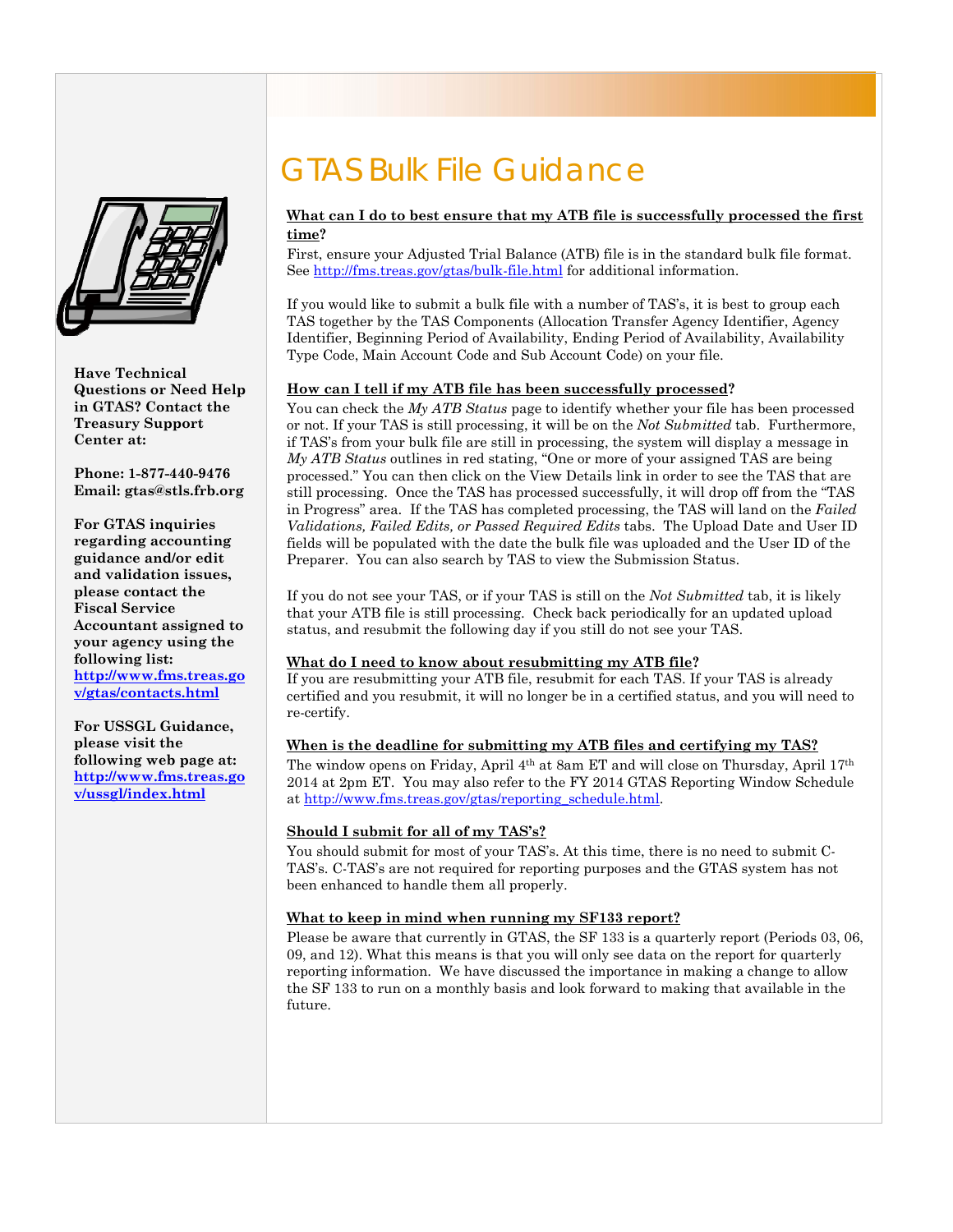

**TFM Updates active in GTAS and will be published on the USSGL website with the next TFM Bulletin.** 

**\*Added Authority Type Code Attribute domain values "B" and "C" for Borrowing Authority and Contract Authority to beginning balance USSGL Account 438400 on line 1000 of the SF-133 crosswalk in GTAS. This change is effective for 1st quarter FY14 reporting.** 

**\*Deleted USSGL accounts 419900, 423000, 423200, 423300, 423400, 483100, and 493100 from lines 1020 and 1080 of the SF-133 crosswalk in GTAS. These changes are effective for 2nd quarter FY14 reporting.** 

**\*Added GTAS Fund Type Code Attribute domain value "ET" to USSGL account 414600 on line 1422 of the SF-133 crosswalk in GTAS. This change is effective for 2nd quarter FY14 reporting.** 

**\*Deleted Beginning Ending Indicator Attribute domain value "B" from the attribute table for USSGL account 463000 in GTAS. This change is effective for 2nd quarter FY14 reporting.** 

## The U.S. Government Standard General Ledger Issues Form

The USSGL Issues Form provides a standard method of presenting the USSGL staff with current issues in need of attention. It allows the USSGL staff to track and monitor resolved and unresolved issues. It also helps

further develop the USSGL Most Frequently Asked Questions web page. It is to be submitted by Federal agency representatives, or persons working with Federal agency representatives, with

an issue or question pertaining to the USSGL. Please find the USSGL Issues Form at the following location: http://www.fms.treas.gov /ussgl/form-issues.html.

### Trading Partner (TP) Main Account and Validations

Validation number 34 (Federal/Non-Federal Code and Trading Partner Main Account Validation) has reflected a phase-in approach in GTAS.

\* FY 2015: The TP Main Account Code is required for TAS with a 2015 beginning period of availability.

\* FY 2016 - 2018: Each year, the TP Main Account will be required for the current FY period of availability.

\* FY 2019: The TP Main Account will be required for all TAS including X year.

The Validations Report is now broken out into two separate reports.

There is a Validation Summary Report and a Validation Detail Report.

The Summary Report has the name, number, description, error message, and rule flag for all of the validations. The detail report shows the name, number, description, rule flag, detailed rules and exceptions for all of the special type validations.